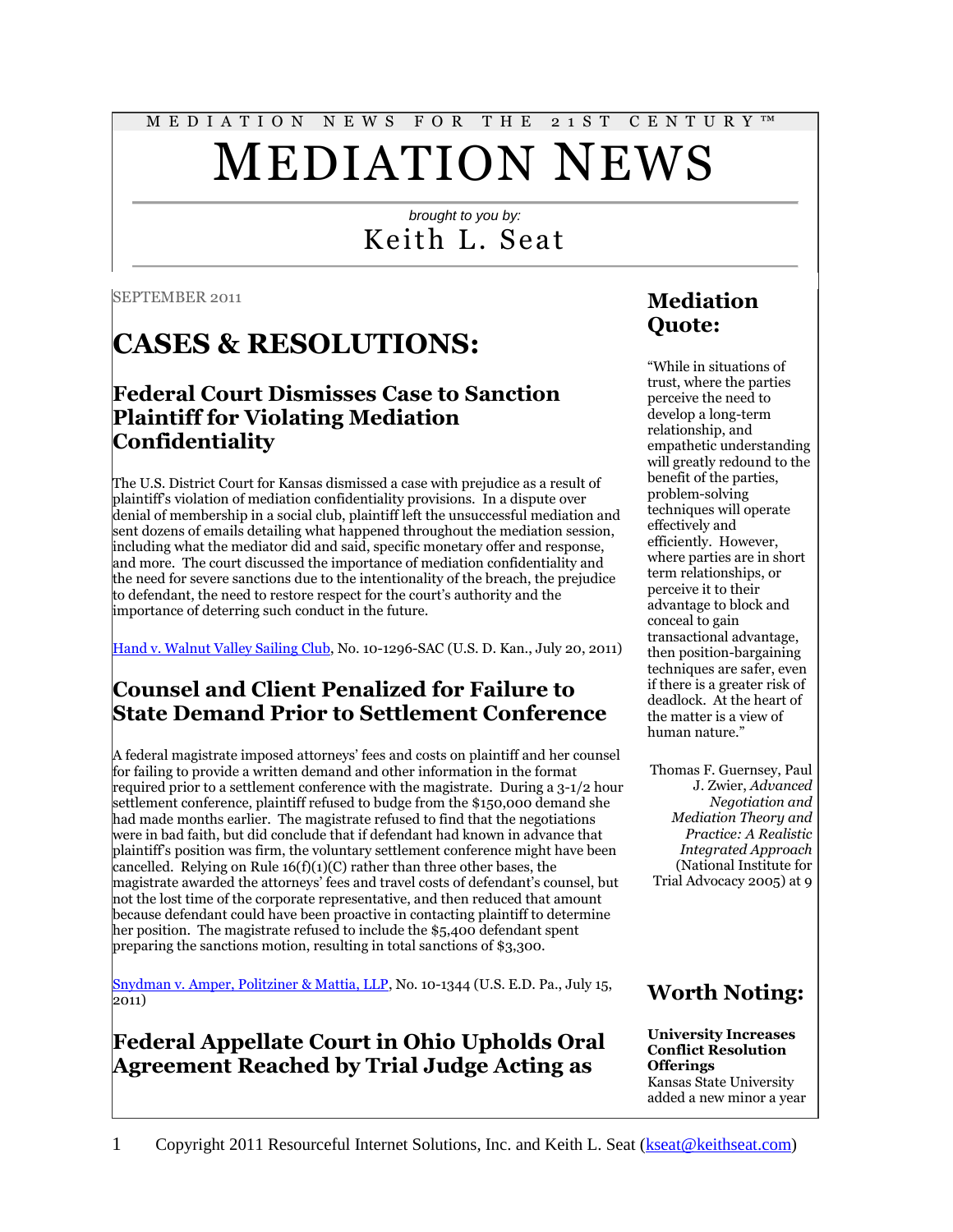# **Mediator**

A federal trial judge successfully mediated a case pending before him and put the basic settlement terms on the record with the agreement of all parties. However, before the written agreement was drafted, plaintiffs sought to back out of the settlement. The trial judge enforced the oral agreement, and the Sixth Circuit Court of Appeals affirmed, applying Ohio law. Plaintiffs unsuccessfully argued that the settlement should fail because of undue pressure from the judge/mediator or economic duress on the plaintiffs. Plaintiffs also argued that the trial judge should have recused himself and not ruled on the enforceability of the oral agreement since he had been the mediator, but the appellate court concluded any failure to recuse was at most harmless error since the case clearly had been settled.

[Smith v. ABN AMRO Mortgage Group, Inc.,](http://scholar.google.com/scholar_case?case=8563315101072959070&hl=en&lr=lang_en&as_sdt=2,9&as_vis=1&oi=scholaralrt&ct=alrt&cd=12) Nos. 08-3948, 08-4011 (U.S. 6th Cir., July 29, 2011).

# **Other Notable or High Profile Proceedings**

- Massey Energy agreed to pay \$35 million to resolve litigation brought by about 600 West Virginia residents asserting that their drinking water supplies had been polluted by coal slurry that the company had pumped into unused underground mines. The settlement came in the third mediation session after two judges acting as mediators worked all night with counsel to finalize the agreement. Details of the settlement, including the amount, were subsequently leaked to the press in violation of mediation confidentiality provisions. Massey is seeking sanctions for the leak and the panel of judges litigating the case is reviewing documents provided by plaintiffs' counsel pursuant to a review agreement between the parties. [Bloomberg Businessweek](http://www.businessweek.com/ap/financialnews/D9PAGHVG0.htm) (August 23, 2011)[; Sacramento Bee](http://www.sacbee.com/2011/07/27/3797568/ap-newsbreak-massey-settles-wv.html) (July 27, 2011)
- An appellate court remanded a proposed class action settlement reached in mediation to the district court for a closer analysis of attorneys' fees in a case in which charities were to receive \$100,000, while plaintiffs' counsel were to receive \$800,000. The court noted that while the involvement of a neutral mediator weighed in favor of finding no collusion among counsel, it was not enough to prove the result was fair, adequate, and reasonable. [In re Bluetooth Headset Products Liability,](http://scholar.google.com/scholar_case?case=13753506075358412690&hl=en&lr=lang_en&as_sdt=2,9&as_vis=1&oi=scholaralrt&ct=alrt&cd=0)  No. 09-56683 (U.S. 9th Cir., August 19, 2011)
- Allocation of \$170 million in attorneys' fees among 59 plaintiffs' firms was at issue in the settlement of a huge securities litigation which occurred after seven full mediation sessions and nine months of negotiations, resulting in nearly \$600 million to be paid in over 300 class actions. [In re Initial Public Offering Securities Litigation,](http://scholar.google.com/scholar_case?case=9016271385296760642&hl=en&lr=lang_en&as_sdt=2,9&as_vis=1&oi=scholaralrt&ct=alrt&cd=7) No. 21 MC 92 (U.S. S.D.N.Y., July 8, 2011).
- A federal appellate court vacated a settlement between freelance authors and large publishers in a copyright case over publishers making the authors' contributions available electronically. The settlement, reached in mediation in 2005, had capped liability at \$18 million. The Second Circuit Court of Appeals held that it unfairly gave some freelancers greater compensation than others. [New York Times](http://www.nytimes.com/2011/08/18/business/media/court-says-publishers-settlement-was-unfair-to-writers.html?_r=1) (August 17, 2011)
- Four years of mediation have resulted in a consent decree in which the Metropolitan St. Louis Sewer District would make about \$4.7 billion in improvements over 23 years in *Clean Water Act* litigation brought by the U.S. Environmental Protection Agency and the state of Missouri. The agreement would include \$2.8 million in penalties. However, Missouri's

ago in Conflict Analysis and Trauma Studies, and many of the courses are so popular they have waiting lists. The University also has conflict resolution certificate programs at both the undergraduate and graduate levels, which began in 2006. The certificate programs are adding a focus on conflict coaching or "mediation for one." [Media Newswire](http://media-newswire.com/release_1154924.html) (July 6, 2011)

#### **Ninth Circuit ADR Education Award**

The U.S. Court of Appeals for the Ninth Circuit established an ADR Education Award in 2005, which it gives to law schools that significantly advance scholarship and research in alternative dispute resolution. The court gave the award this year to the USC Gould School of Law for its mediation clinics and curriculum. Metropolitan [News-Enterprise](http://www.metnews.com/articles/2011/awa071911.htm) (July 19, 2011)

#### **Mediation Advocacy Competitions**

The International Chamber of Commerce (ICC) is holding the 7th ICC International Mediation Competition from February 3-8, 2012 in Paris. The competition is expected to attract around 60 law school and business school teams, and over 120 professional mediators will conduct the mock mediations and judge the students' performance. The competition rules and format have been revised this year to ensure that best practices in mediation will be demonstrated. The [Financial](http://www.finchannel.com/news_flash/CityLife/91123_7th_ICC_International_Mediation_Competition_opens_to_business_and_law_students_worldwide/) (July 19, 2011)

**The International**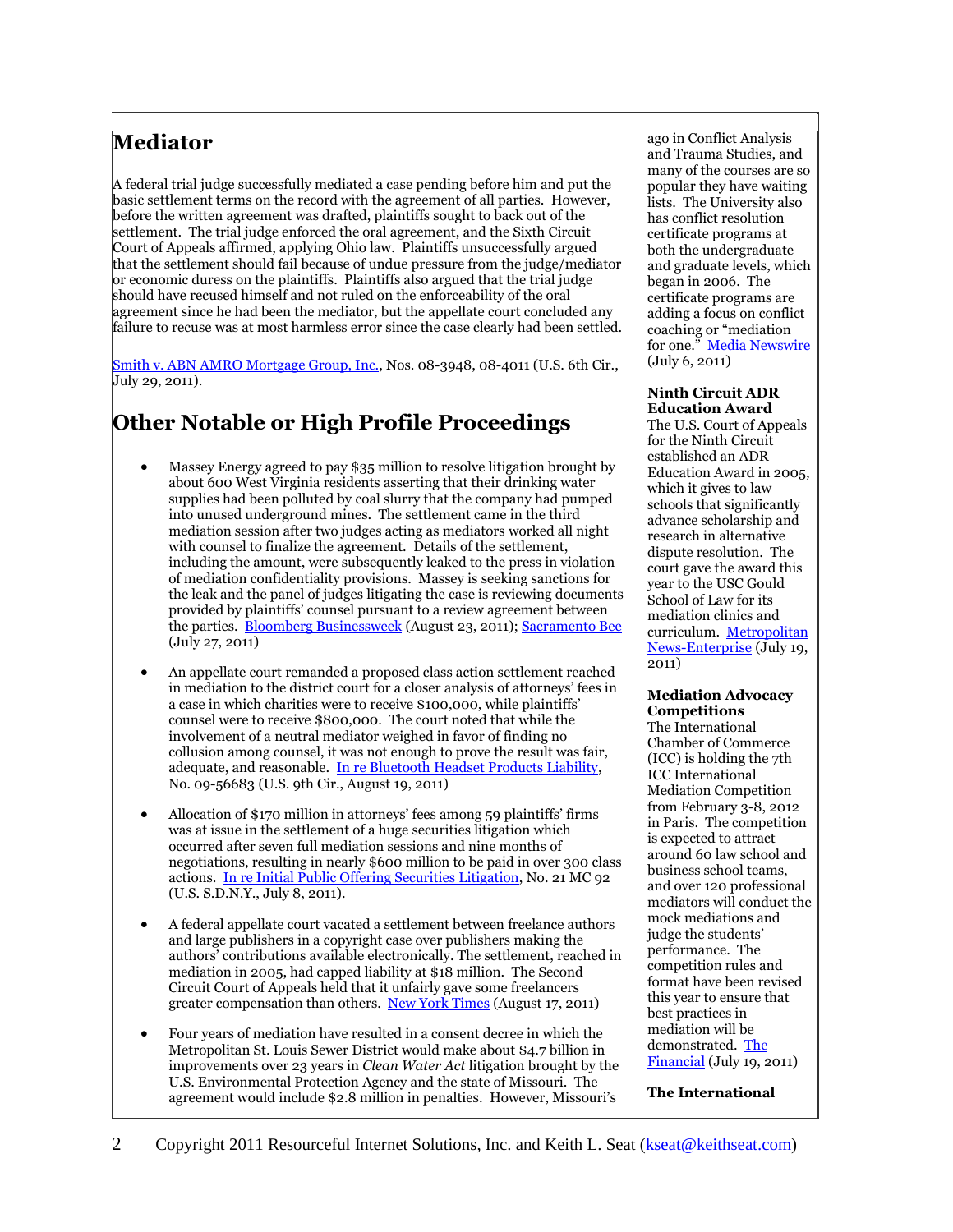attorney general has decided against signing the agreement because of issues that remain unresolved. [Chesterfield Patch](http://chesterfield.patch.com/articles/msd-oks-agreement-to-settle-2007-federal-lawsuit-2) (July 1, 2011)

- A federal appellate court rejected various arguments that the district court lacked subject matter jurisdiction over a case to be able to enforce the settlement agreement reached in mediation. Quincy V, LLC v. [Herman,](http://www.leagle.com/xmlResult.aspx?page=1&xmldoc=In%20FCO%2020110722070.xml&docbase=CSLWAR3-2007-CURR&SizeDisp=7) No. 10-1397 (U.S. 1st Cir., July 22, 2011).
- A law firm defending itself against a legal malpractice claim for advice to a client during mediation sought the testimony of the Chief Mediator for the Third Circuit Court of Appeals. The Court Clerk denied the law firm's request due to mediation confidentiality and other reasons. The law firm brought suit in federal court against the Clerk, but the case was dismissed because the Clerk is part of the federal judiciary and thus her decision is exempt from review under the *Administrative Procedure Act*. McKissock [& Hoffman v. Waldron,](http://scholar.google.com/scholar_case?case=273305150661244526&hl=en&lr=lang_en&as_sdt=2,9&as_vis=1&oi=scholaralrt&ct=alrt&cd=10) No. 10-7108 (U.S. E.D. Pa., August 4, 2011)
- An Australian court declined to enforce the mediation clause in an agreement because not all parties in the litigation were parties to the mediation agreement, discovery disputes were likely to hinder mediation until resolved by the court, and the court had power to order mediation later in the process, among other reasons. [DibbsBarker.com](http://www.dibbsbarker.com/publication/Court_Refuses_to_Uphold_Mediation_clause.aspx) (August 18, 2011)

# **NEWS & INITIATIVES:**

# **Alabama to Launch Mediation Program for Tornado Insurance Disputes**

Alabama's Department of Insurance is planning to begin a mediation program for insurance disputes following an April 27 tornado that may result in 100,000 insurance claims. Thus far about 600 residents have filed insurance-related complaints that could be assisted by mediation. Similar mediation programs were used after Hurricane Ivan in 2004 and Hurricane Katrina in 2005.

The [Republic](http://www.therepublic.com/view/story/ab23a43b4c56427e8d7d2c1e7184c39f/AL--Tuscaloosa-Tornado-Recovery/) (August 4, 2011)

### **Canadian Ethical Guidelines to Address Judicial Mediation**

The Canadian Judicial Council is beginning to consider the appropriate role for sitting judges in court-based mediation and will eventually update its advisory ethical guidelines for Canada's 1,100 federally appointed judges. Judges' participation as mediators in court-based mediation is considered a central question among pending issues of judicial ethics. Although the CJC has not received mediation related complaints about judges, some are concerned that judicial mediation will undermine the public's view of judges as impartial decisionmakers. Others believe the issue may turn on the type of case, with judicial mediation more acceptable in large commercial matters involving sophisticated counsel. In a related development, the Ontario Bar Association recently created a Judicial Mediation Taskforce.

[Lawyers Weekly](http://www.lawyersweekly.ca/index.php?section=article&volume=31&number=16&article=1) (September 2, 2011)

#### **Competition for Mediation Advocacy**

**(ICMA)** is holding its annual educational event for law students from March 5-9, 2012 in Toronto. ICMA helps develop the mediation advocacy skills needed in the practice of law. The ICMA competition is cross-cultural, hosting law students, mediators, lawyers, and dispute resolution law faculty from around the world. [ICMA Website](http://www.advinmed.com/ICMA.asp)

#### **Mediation…and Twitter**

Film director Bret Carr, whose mother left \$40 million to her Chihuahua, is litigating against her estate and intended to send out live tweets during his mediation. **PR** [Newswire](http://www.prnewswire.com/news-releases/bret-carr-battles-chihuahua-for-40-million-125651813.html) (July 15, 2011); [Twitter.com/#!/bretcarr](http://twitter.com/#!/bretcarr)

### **Other Cases & Resolutions:**

 Comcast reached settlement of a class action in mediation, agreeing to pay up to \$3.8 million for "robocalls" placed to Washington state businesses; the settlement was found to be fair, reasonable and adequate by the federal court. [Courthouse News](http://www.courthousenews.com/2011/08/03/38698.htm)  **[Service](http://www.courthousenews.com/2011/08/03/38698.htm)** (August 3, 2011)

 Mediation with Washington Mutual Inc. underwriters resulted in an \$85 million contribution to a \$205 million securities class action settlement. [Thomson](http://newsandinsight.thomsonreuters.com/Legal/News/ViewNews.aspx?id=20950&terms=%40ReutersTopicCodes+CONTAINS+%27ANV%27)  [Reuters](http://newsandinsight.thomsonreuters.com/Legal/News/ViewNews.aspx?id=20950&terms=%40ReutersTopicCodes+CONTAINS+%27ANV%27) (July 1, 2011)

 A bankruptcy judge authorized Ambac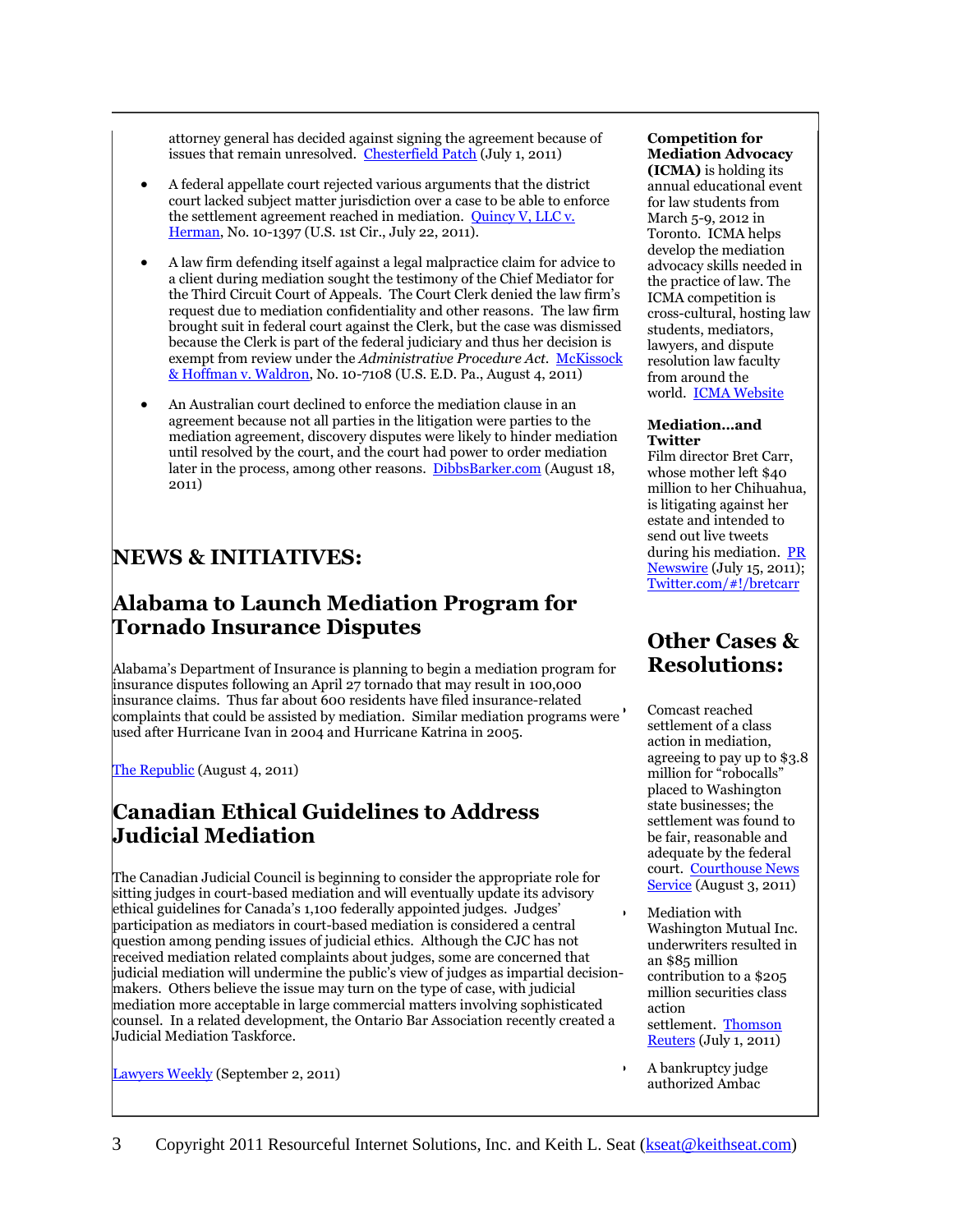### **Japan Establishing Mediation Center to Resolve Disputes from Fukushima Nuclear Accident**

A Conflict Resolution Center for Disputes over Nuclear Damage Compensation is being established by the Japanese government to mediate the claims that Tokyo Electric Power Co. is not able to settle directly with victims of Japan's ongoing nuclear crisis, which has resulted in evacuation orders to over 100,000 people and extensive property damage. The Center will have a supervisory committee headed by a Tokyo High Court judge overseeing about 50 mediators, along with another section of about 50 staffers to provide administrative support. Mediations will be held both in Tokyo and Fukushima Prefecture, with operations due to begin in September.

[Daily Yomiuri Online](http://www.yomiuri.co.jp/dy/national/T110817006519.htm) (August 18, 2011)

# **International Mediation Developments**

- **Ireland**'s first dedicated dispute resolution center has opened in Cork, with the head of the Commercial Court emphasizing the benefits of mediation and the importance of litigation being the last resort. RTE [News](http://www.rte.ie/news/2011/0708/legal_resolution.html) (July 8, 2011)[; Irish Times.com](http://www.irishtimes.com/newspaper/ireland/2011/0709/1224300390434.html) (July 9, 2011)
- Mediation is an important alternative for intellectual property disputes in the **United Kingdom** and elsewhere, as highlighted by EU Mediation Directive 2008/52/EC which was implemented by the U.K. earlier this year for cross-border disputes. In time, the U.K. may extend the new mediation provisions to cover disputes arising solely within the U.K. [Who's Who Legal](http://www.whoswholegal.com/news/features/article/29131/cost-effective-options-brand-enforcement-uk/) (July 2011)
- The European Commission began proceedings against nine EU members – **Cyprus**, **Czech Republic**, **Finland**, **France**, **Luxembourg**, the **Netherlands**, **Slovakia**, **Spain** and the **United Kingdom** – that have not met the deadline for incorporating Directive 2008/52/EC relating to civil and commercial mediation into their national laws. The Directive took effect on May 21, 2011[. Europolitics](http://www.europolitics.info/sectorial-policies/infringement-proceedings-against-nine-states-art310583-16.html) (July 22, 2011)
- **Switzerland** has committed \$3.2 million to assist **Egypt** with growth and job creation through a three-year program focused on dispute resolution and a new culture of commercial mediation, along with two other key business issues. [Ahram Online](http://english.ahram.org.eg/NewsContent/3/12/19395/Business/Economy/Switzerland-commits-m-to-help-Egypt-do-business-.aspx) (August 21, 2011)
- The Justice Ministry of **Sri Lanka** announced that a new position of Master will be created in the judicial system to mediate all civil disputes valued at ten million rupees (approximately \$90,000) or less, to help address a backlog of cases. In larger cases mediation is not mandatory, but parties can agree to mediation by the Master. Daily Mirror. Ik (July 7, 2011)
- Fifty additional mediators are being added to the 90 in place at the Nonthaburi Provincial Court in **Thailand** due to an increase in medical malpractice complaints. The Office of the Courts of Justice is encouraging courts throughout Thailand to use mediation to resolve as many cases as possible. [Bangkok Post](http://www.bangkokpost.com/news/local/247398/extra-mediators-take-on-medical-cases) (July 17, 2011)
- **Australia**'s *Civil Dispute Resolution Act*, requiring alternative dispute resolution or another genuine step to try to resolve the dispute before

Financial Group to pay \$2.5 million to add to \$24 million from insurers to resolve several securities class-action lawsuits in a settlement reached in mediation. [Bloomberg](http://www.businessweek.com/news/2011-07-21/borders-dodgers-blockbuster-jackson-hewitt-bankruptcy.html)  [Businessweek](http://www.businessweek.com/news/2011-07-21/borders-dodgers-blockbuster-jackson-hewitt-bankruptcy.html) (July 21, 2011)

 A national labor union and a hospital resolved a defamation case in mediation with the union paying \$6 million and apologizing for sending postcards to consumers disparaging the cleanliness of the hospital's birthing centers. Sacramento [Business Journal](http://www.bizjournals.com/sacramento/news/2011/07/05/labor-union-to-pay-sutter-6m-defamation.html?page=all) (July 5, 2011)

 NFL retirees, concerned that they were shut out of the settlement that ended the NFL lockout, have been ordered to meet with the mediator along with counsel for the NFL and the players' union to see if mediation would be helpful. [CBS Sports.com](http://www.cbssports.com/nfl/story/15422136/unhappy-nfl-retirees-seek-to-reopen-mediation) (August 10, 2011)

 The filing of a "copycat" lawsuit against Coca-Cola's VitaminWater delayed mediation of an advocacy group's class action claims which had been scheduled for July, with the advocacy group hoping to eventually negotiate on behalf of all plaintiffs. [Vending Times](http://www.vendingtimes.com/ME2/dirmod.asp?sid=EB79A487112B48A296B38C81345C8C7F&nm=Vending+Features&type=Publishing&mod=Publications%3A%3AArticle&mid=8F3A7027421841978F18BE895F87F791&tier=4&id=FCFB93B0C631422CA404ECD6349800A4) (July 15, 2011)

- Mediation by a Turkish lender resulted in payment of \$1.4 billion by India to Iran and two oil tankers leaving Iran for India. [Hurriyet Daily](http://www.hurriyetdailynews.com/n.php?n=tankers-sail-to-india-from-iran-after-1.4-billion-payment-2011-08-08)  [News](http://www.hurriyetdailynews.com/n.php?n=tankers-sail-to-india-from-iran-after-1.4-billion-payment-2011-08-08) (August 8, 2011)
- Trademark disputes between two companies in the Philippines over past infringement and registration of new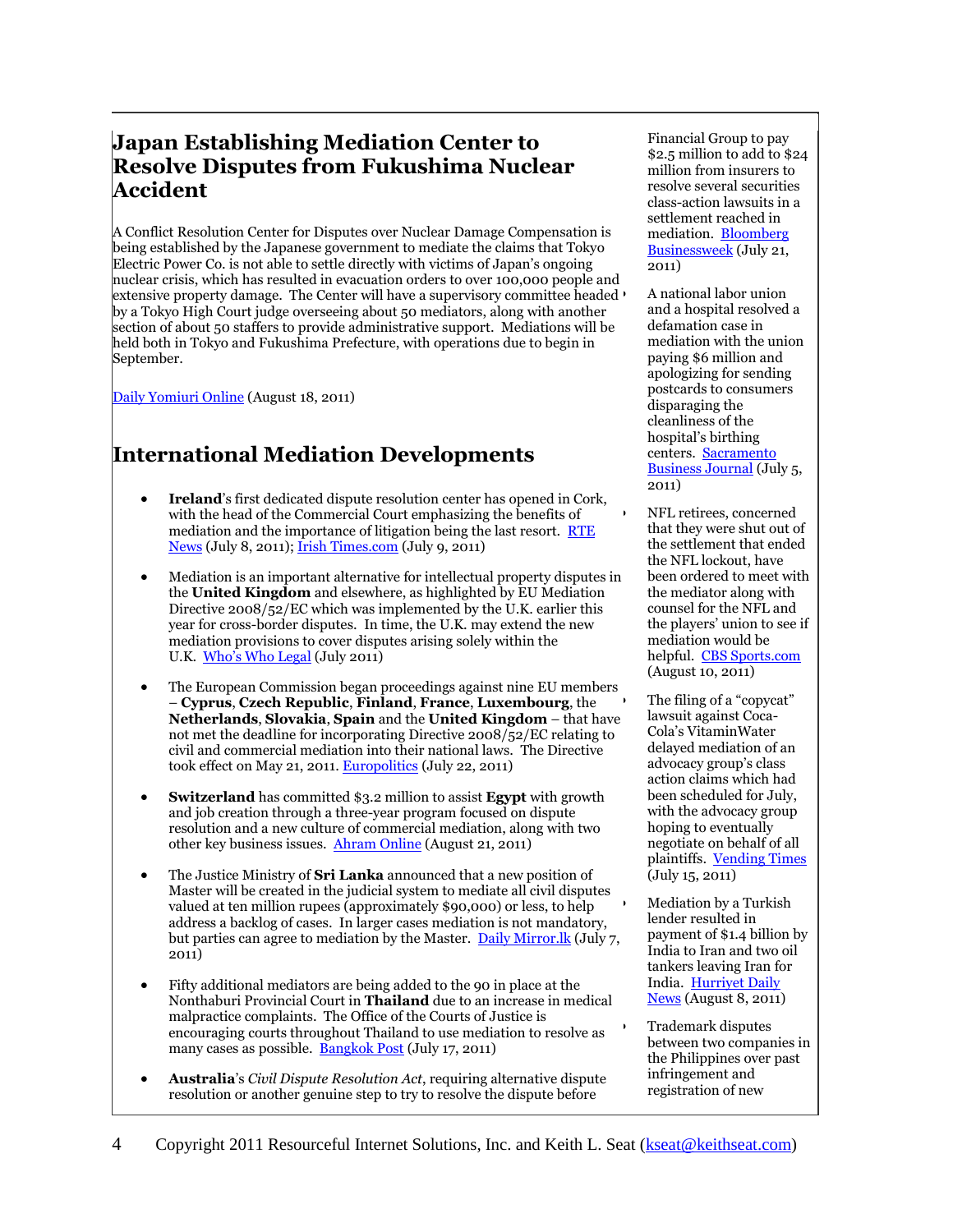commencing litigation (with various exceptions), takes effect on August 1, 2011. [Mondaq.com](http://www.mondaq.com/australia/x/139012/Commercial/Commencement+of+the+Civil+Dispute+Resolution+Act+2011+Cth+News+Alert) (July 15, 2011)[; Australian Government ComLaw](http://www.comlaw.gov.au/Details/C2011A00017) (April 14, 2011)

- Legislation is moving forward in Victoria, **Australia**, to require banks to offer mediation to farmers in financial difficulty; farmers in Tasmania would like to see the legislation adopted there as well, although a banker claims mediation is already occurring there. Similar legislation has been in place in New South Wales for 17 years, where there has been a recent spike in mediation notices. [ABC.net.au](http://www.abc.net.au/rural/telegraph/content/2011/s3281037.htm?site=newengland) (July 29, 2011); [ABC Rural](http://www.abc.net.au/rural/news/content/201107/s3274801.htm) (July 21, 2011)[; The Land](http://theland.farmonline.com.au/news/state/agribusiness-and-general/finance/debt-stalks-riverina-farmers/2232780.aspx) (July 20, 2011)
- The **Fiji** Mediation Unit of the Ministry of Labor boasts a settlement rate of over 80% and has resolved over 1,800 cases since the unit began in 2008, exceeding even the settlement rate in Singapore. Fiji has become the first country in the south Pacific to become a member of the Asian Mediation Association. [FBCL](http://www.radiofiji.com.fj/fullstory.php?id=38548) (July 24, 2011)[; Fiji Times Online](http://www.fijitimes.com/story.aspx?id=176982) (August 5, 2011)
- Legislation introduced in **Mexico** on fair business practices includes mediation provisions and penalties for noncompliance that have raised some concerns. [International Law Office](http://www.internationallawoffice.com/newsletters/detail.aspx?g=56b33b6e-ee2e-4ade-9f17-896d8138147e) (July 28, 2011)

# **Other Notable News & Initiatives**

- A California state legislator introduced legislation requiring local governments to participate in mediation before declaring bankruptcy in an effort to try to work out solutions with creditors and others. Opponents have blocked the legislation thus far, fearing it would give unions too much input into the process. [Capital Public Radio](http://www.capradio.org/articles/2011/07/06/local-government-bankruptcy-bill-on-hold) (July 6, 2011)
- Missouri consumers have recovered over \$5 million through mediation by the Missouri Department of Insurance so far this year. Out of 9,000 consumer inquiries with the Insurance Department this year, over 1,000 were related to tornadoes that hit Joplin in May and St. Louis in April. [The Sacramento Bee](http://www.sacbee.com/2011/07/18/3776583/mo-insurance-consumers-turn-to.html) (July 18, 2011)
- A pilot project to offer independent mediation for disputes with Manitoba Public Insurance, a non-profit Crown Corporation, begins in July. The mediation program is intended to address a backlog of 450 cases pending at the appeals commission.  $CTV.ca$  (July 7, 2011)

# **Update on Home Foreclosure Mediation**

- **Washington** state's new *Foreclosure Fairness Act* took effect on July 22, mandating mediation when homeowners request it and requiring a decision-maker for the lender to be present at the mediation or available by phone. [KUOW.org](http://kuow.org/program.php?id=24034) (July 22, 2011)[; KPLU.org](http://www.kplu.org/post/state-homeowners-gain-new-rights-when-facing-foreclosure) (July 21, 2011)
- The city council of **Washington, D.C.** enacted emergency legislation to amend its foreclosure mediation law to remove a controversial clause that stated any violation of the law would void a foreclosure sale. Concerns over the clause had caused title insurers to stop insuring sales of foreclosed homes. [Washington Post](http://www.washingtonpost.com/business/economy/dc-council-fixes-foreclosure-law/2011/07/13/gIQAT6SEDI_story.html) (July 13, 2011)
- The **Springfield, Massachusetts** city council has passed a tough anti-

trademarks were sent to mediation and resolved. [Inquirer](http://business.inquirer.net/5946/binalot-trademark-dispute-ends-in-amicable-settlement)  [Business](http://business.inquirer.net/5946/binalot-trademark-dispute-ends-in-amicable-settlement) (July 4, 2011)

 Litigation between Groupon Inc. and a Bangalore company that trademarked the brand name Groupon in India has been sent to mediation by the High Court of Delhi, India. [MediaNama](http://www.medianama.com/2011/08/223-groupon-india-sosasta-warikoo/) (August 23, 2011)

 Virginia Tech and the owner of Hokie Real Estate resolved acrimonious trademark infringement and fraud litigation in mediation with a confidential settlement. [Roanoke.com](http://www.roanoke.com/news/roanoke/wb/291573) (July 1, 2011)

- The Catholic Diocese of Trenton agreed in mediation to pay \$1 million, along with additional amounts for counseling, to five men who were sexually abused by a parish priest 30 years ago, but did not admit liability or apologize. [Philly.com](http://articles.philly.com/2011-08-16/news/29892734_1_abuse-claims-abuse-victims-mitchell-garabedian) (August 16, 2011)
- A lumber mill agreed in mediation to pay \$900,000 to two women who alleged repeated sexual harassment and retaliation; the EEOC was also involved in the mediation. World News [Report](http://www.einnews.com/pr-news/482253-mason-county-forest-products-to-pay-900-000-to-settle-a-sexual-harassment-case-) (July 19, 2011)
- Mediation resolved a dispute between a city and a deli, with the city paying \$688,000 to resolve allegations that it improperly pressured the deli to move from a highmaintenance city building, while the deli agreed to move by next Spring. [Clearwater Patch](http://clearwater.patch.com/articles/pickles-plus-too-awarded-688000-settlement-with-the-city) (July 22, 2011)
- 5 Copyright 2011 Resourceful Internet Solutions, Inc. and Keith L. Seat (kseat@keithseat.com)